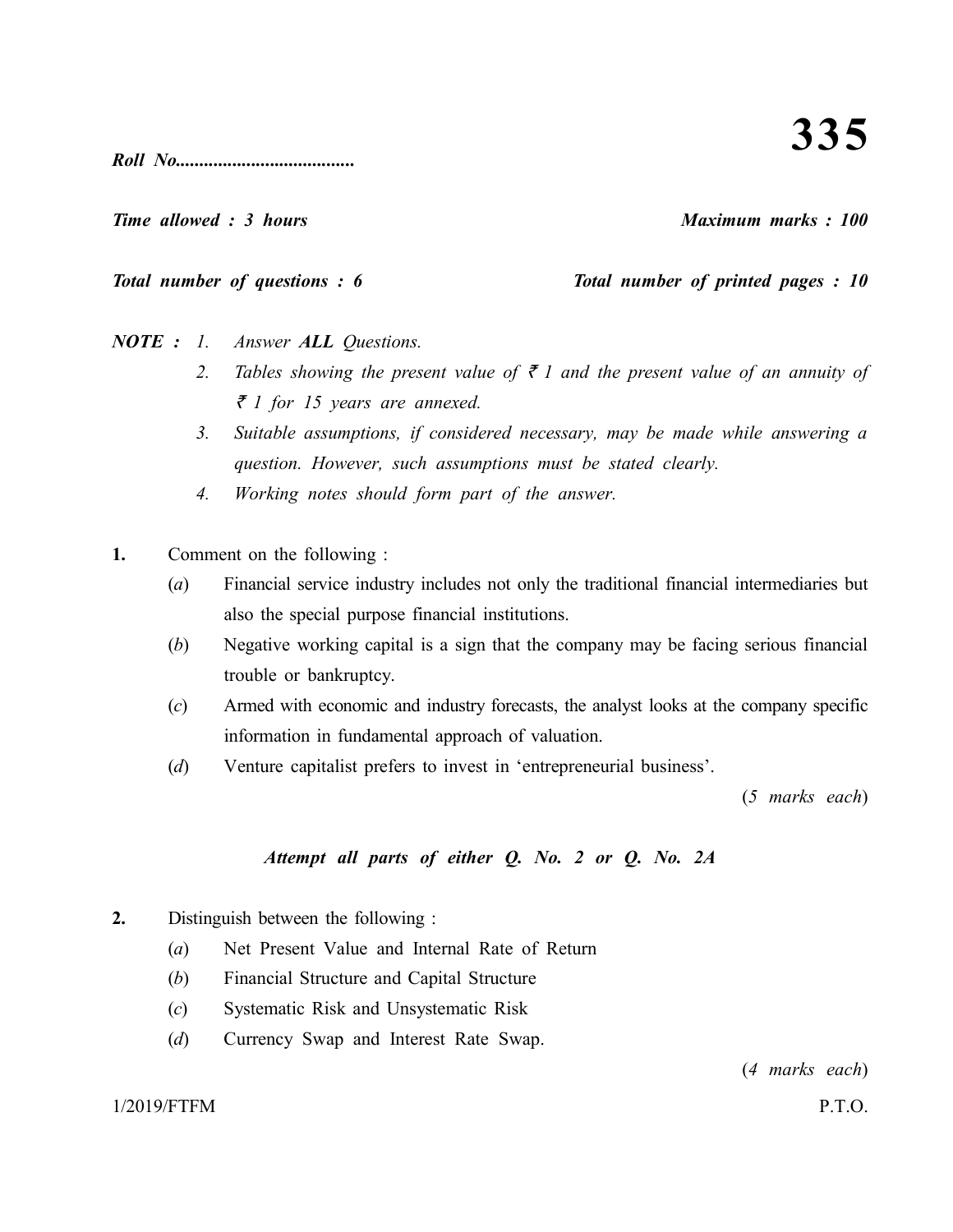### : 2 :

### *OR (Alternate question to Q. No. 2)*

- **2A.** (*i*) Explain essential elements of Forex management.
	- (*ii*) Explain direct and indirect benefits of Depository System.
	- (*iii*) What are the main determinants of dividend policy in a corporate enterprise ?
	- (*iv*) "Treasury manager is required to work in a fast changing and competitive environment." Discuss this statement in the light of tools available to him.

(*4 marks each*)

₹

## *Attempt all parts of either Q. No. 3 or Q. No. 3A*

**3.** (*a*) The following data relates to Ribbon Ltd. :

| Earning Before Interest and Taxes (EBIT) | 30,00,000 |
|------------------------------------------|-----------|
| Profit after Tax                         | 13,50,000 |
| <b>Operating Fixed Costs</b>             | 22,50,000 |
| Tax Rate                                 | 40%       |
|                                          |           |

- **Required :**
- (*i*) Prepare the Income Statement of Ribbon Ltd.
- (*ii*) If the company wants to increase its profit after tax by 40%, how much should be the percentage rise in EBIT that is required ?

(*4 marks*)

(*b*) X Ltd. is considering the following two alternative financing plans :

|                                                    | (₹)       |           |  |  |  |  |  |
|----------------------------------------------------|-----------|-----------|--|--|--|--|--|
| <b>Particulars</b>                                 | Plan I    | Plan II   |  |  |  |  |  |
| Equity shares $\omega \, \bar{\mathbf{x}}$ 10 each | 8,00,000  | 8,00,000  |  |  |  |  |  |
| 12% Debentures                                     | 4,00,000  |           |  |  |  |  |  |
| Preference shares $\omega \bar{\tau}$ 100 each     |           | 4,00,000  |  |  |  |  |  |
| Total                                              | 12,00,000 | 12,00,000 |  |  |  |  |  |
|                                                    |           |           |  |  |  |  |  |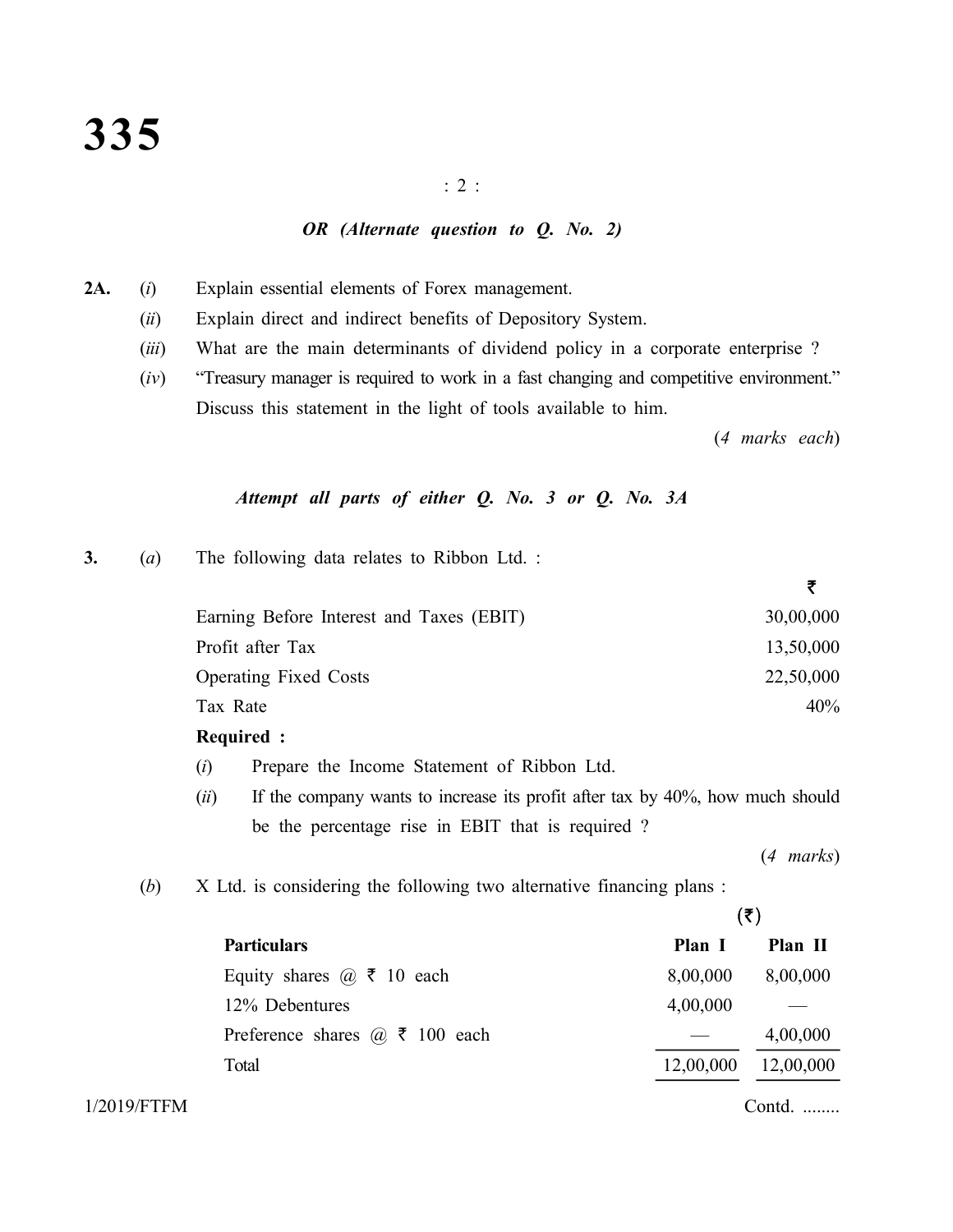The Earning Before Interest and Tax (EBIT) at indifference point between the plans is  $\bar{\tau}$  4,80,000. Corporate tax rate is 30%. Calculate the rate of dividend on preference shares.

(*4 marks*)

| (c) | The following data pertains to ABC Ltd. :      |                       |
|-----|------------------------------------------------|-----------------------|
|     | <b>Particulars</b>                             | Amount $(\bar{\tau})$ |
|     | Equity Share Capital $(1,00,000 \text{ nos.})$ | 38,00,000             |
|     | (Market value)                                 |                       |
|     | Preference Share Capital                       | 8,00,000              |
|     | (Book value)                                   |                       |

Debentures 50,00,000

*Additional Information* :

- (*i*) Equity Share Capital includes the existing 60,000 shares having current market price of  $\bar{\tau}$  40 per share and the balance is net proceeds from the new issue in the current year (issue price of the share is  $\bar{\tau}$  40; floatation cost per share is  $\bar{z}$  5). The projected EPS and DPS for the current year are  $\bar{z}$  8 and  $\bar{\tau}$  5 respectively.
- (*ii*) Dividend on preference shares is 12%.
- (*iii*) Cost of debentures (pre-tax) is 11%.
- (*iv*) Market value of preference shares is  $\bar{\tau}$  8,50,000.
- (*v*) Corporate tax rate is 35% and dividend tax rate is 10%.

You are required to compute Weighted Average Cost of Capital (WACC) using market values as weights.

(*4 marks*)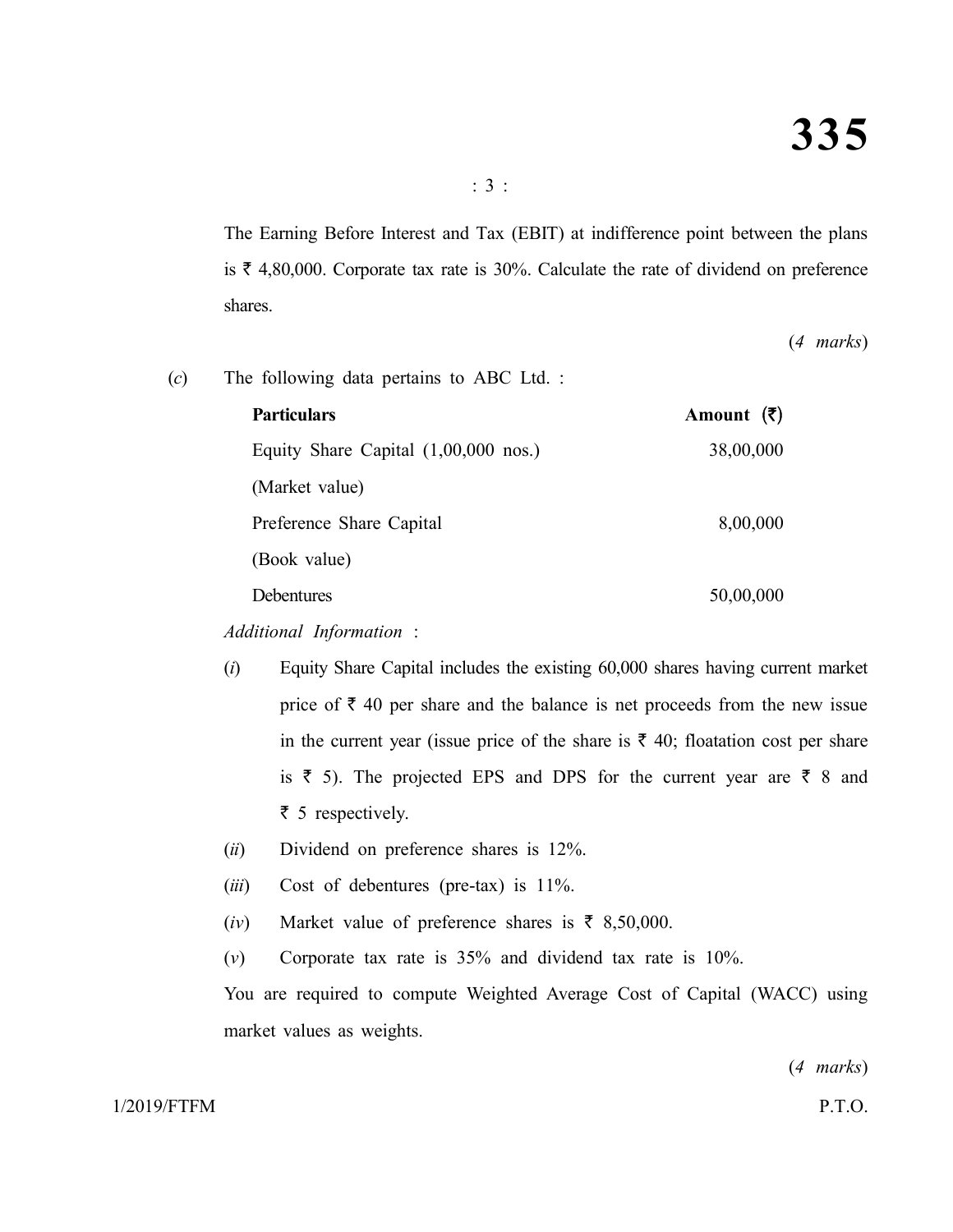(*d*) The Earning per share of a company is  $\bar{\tau}$  16. The market capitalization rate applicable to the company is 12.5%. Retained earnings can be employed to yield a return of 10%. The company is considering a payout of 25%, 50% and 75%. Which of these would maximise the wealth of shareholders as per Walter's model of dividend ?

(*4 marks*)

## *OR (Alternate question to Q. No. 3)*

**3A.** (*i*) A bank is analysing the receivables of Rolly Ltd. in order to identify acceptable collateral for a short-term loan. The company's credit policy is 2/10 net 30. The bank lends 75% on accounts where customers are not currently overdue and where the average payment period does not exceed 10 days past the net period. A schedule of Rolly Ltd. receivables has been prepared and is given below :

| <b>Account</b> | Amount $(\bar{\zeta})$ | <b>Days Outstanding</b> | <b>Average Payment Period</b> |
|----------------|------------------------|-------------------------|-------------------------------|
|                |                        |                         | (in days)                     |
| 70             | 50,000                 | 12                      | 20                            |
| 90             | 18,000                 | 45                      | 60                            |
| 110            | 23,000                 | 22                      | 24                            |
| 111            | 4,600                  | 9                       | 10                            |
| 141            | 36,000                 | 50                      | 45                            |
| 161            | 58,000                 | 16                      | 10                            |
| 173            | 28,000                 | 27                      | 48                            |
|                | 2,17,600               |                         |                               |
|                |                        |                         |                               |

How much will the bank lend on a pledge of receivables, if the bank uses a 10% allowance for cash discount and returns ?

(*4 marks*)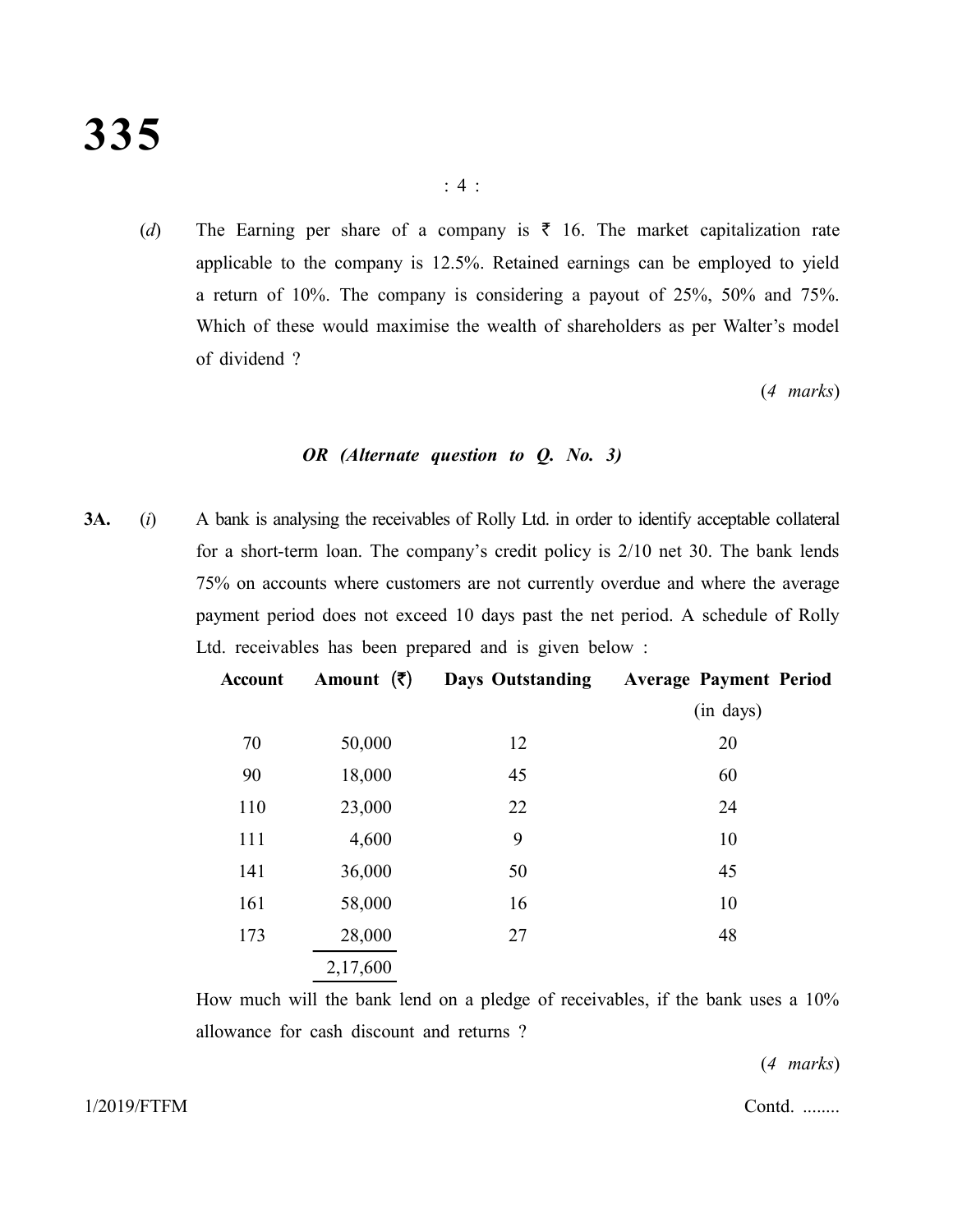(*ii*) Apple Ltd. and Banana Ltd. have been paying a dividend of  $\bar{\tau}$  64 per share each year to their shareholders. Beta coefficient of these two companies is 1.25 and 1.40 respectively. If the risk free return is 6% and market return is 10%, what is the prediction about share price of these two entities ?

(*4 marks*)

(*iii*) A portfolio manager has the following five stocks in his portfolio :

| <b>Security</b> | No. of Shares | Price/Share $(3)$ | <b>Beta</b> |
|-----------------|---------------|-------------------|-------------|
| A               | 10,000        | 50                | 1.2         |
| B               | 5,000         | 20                | 2.0         |
| C               | 8,000         | 25                | 0.7         |
| D               | 1,000         | 100               | 1.0         |
| E               | 500           | 200               | 1.3         |

## **Required :**

- (*a*) Calculate Portfolio Beta.
- (*b*) If the manager wants to reduce the beta to 0.8, how much of risk free investment should he bring in ? What will be the new portfolio ?

(*4 marks*)

(*iv*) A firm purchases 4,000 units of a particular item per annum at  $\bar{\tau}$  40 per unit. Ordering cost is  $\bar{\tau}$  100 per order and inventory carrying cost is 12.5%. **Required :**

- (*a*) Determine optimal order quantity.
- (*b*) If a 3% discount is offered by the supplier for purchase in lot of 1,000 or more, should the firm accept the offer ?

(*4 marks*)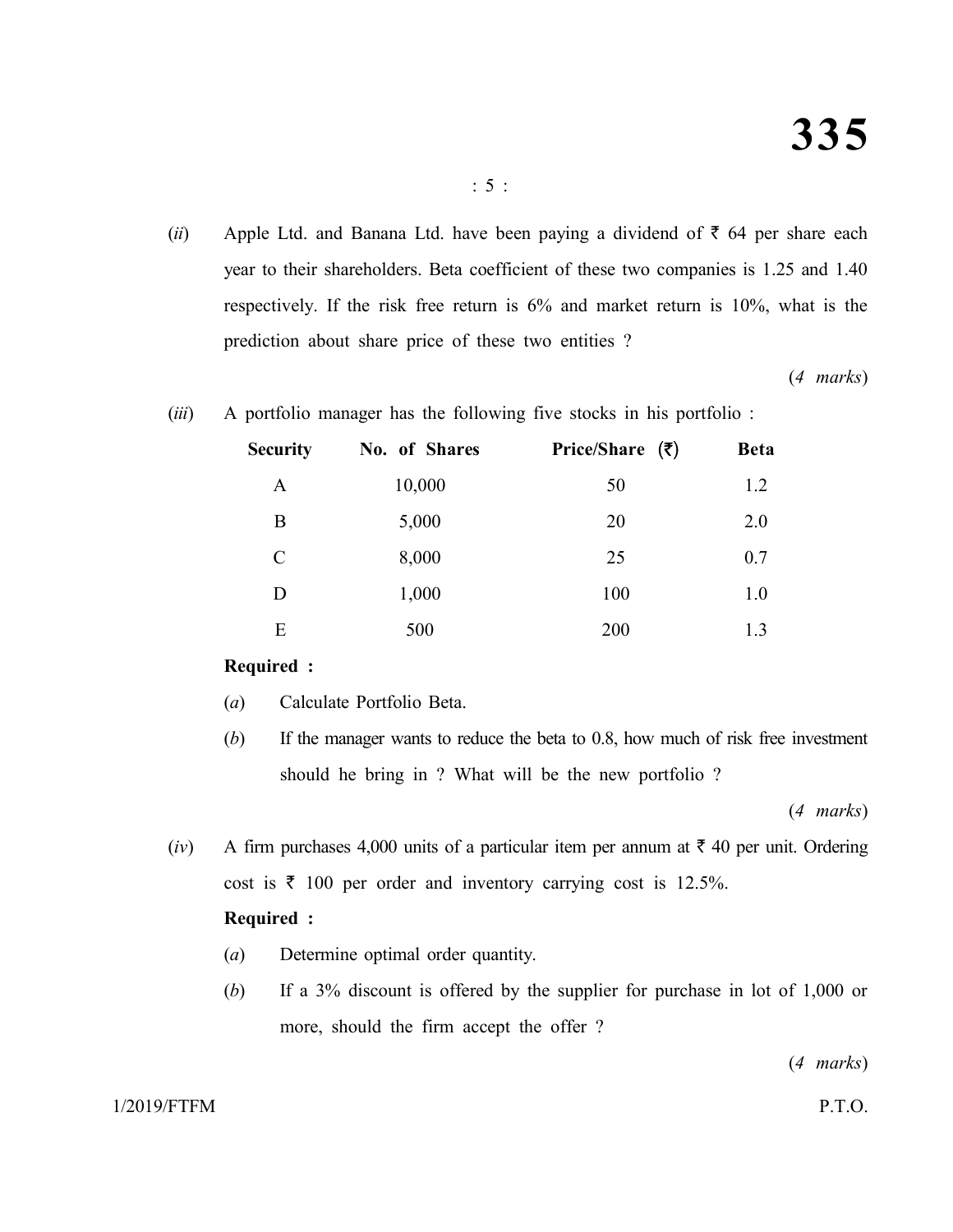- **4.** (*a*) A customer with whom the bank had entered into 3 months forward purchase contract for Swiss Francs 20,000 at the rate of  $\bar{\tau}$  74.25 comes to the bank after two months and requests cancellation of the contract. On this date, the rates prevailing are : Spot  $\overline{z}/SF$  74.30–74.35 1 month forward  $\bar{\zeta}$ SF 74.45–74.52 If the bank agrees to his request, what is the loss or gain to the customer on cancellation ?
	- (b) Mr. Neel holds share of AP Ltd. These shares are currently traded at  $\bar{z}$  50. In a year's time, it is expected that it will be either  $\bar{\tau}$  40 or  $\bar{\tau}$  60. Government of India bonds carry interest rate of 8% p.a. What is the value of a call option with an exercise price of  $\bar{\tau}$  52 ?
	- (*c*) An investor buys 500 shares of X Ltd.  $\omega \neq 210$  per share in the cash market. In order to hedge, he sells 300 futures of X Ltd.  $\omega \neq 195$  each. Next day, the share price and futures decline by 5% and 3% respectively. He closes his position next day by counter-transactions. Find out his profit or loss.
	- (*d*) Mitsubishi Ltd. is operating in Japan and dealing with Zen Ltd. in India. The payment is due three months from the date of invoice and the invoice value is Yen 108 lakh. At today's spot rate, it is equivalent to  $\bar{\tau}$  66,96,000. It is anticipated that the exchange rate will decline by 10% over the three months period, and in order to protect the Yen payments, the importer proposes to take appropriate action in the foreign exchange market. The three-month forward rate is presently quoted at 1.48 Yen per Rupee. You are required to calculate the expected loss, and to show how it can be hedged by a forward contract ?

(*4 marks each*)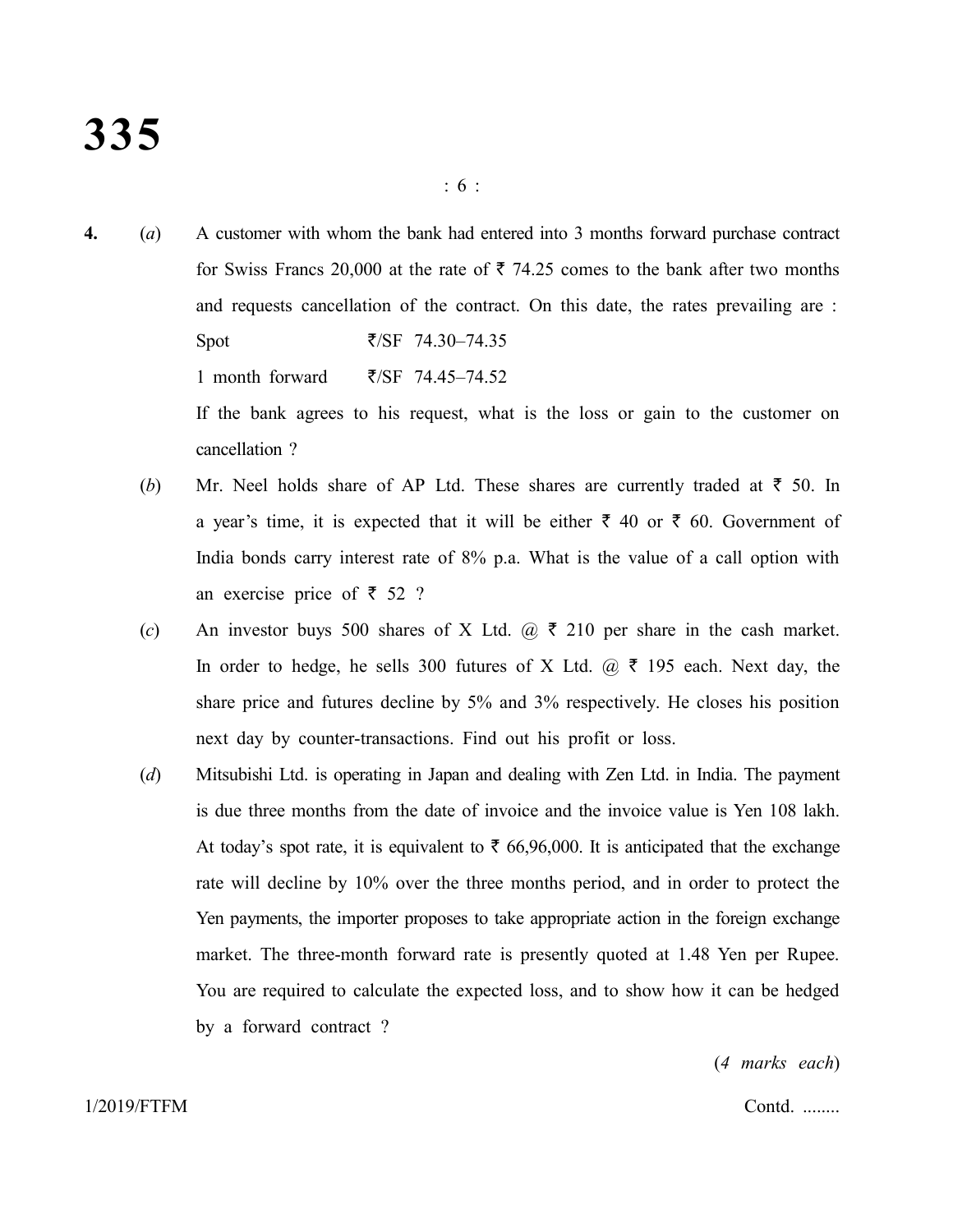**5.** (*a*) Varun Ltd. is evaluating a project whose life will not fall below 2 years, involving production and sale of 2,60,000 units of canned pineapple tins at the selling price

| <b>Particulars</b> | Amount $(\bar{\mathbf{\zeta}}$ '000s) |         |         |  |  |  |  |  |  |  |
|--------------------|---------------------------------------|---------|---------|--|--|--|--|--|--|--|
|                    | Year 0                                | Year 1  | Year 2  |  |  |  |  |  |  |  |
| Initial Investment | (28,000)                              |         |         |  |  |  |  |  |  |  |
| Variable costs     |                                       | (8,000) | (8,000) |  |  |  |  |  |  |  |
| Cash inflow        |                                       | 26,000  | 26,000  |  |  |  |  |  |  |  |
| Net cash flow      | (28,000)                              | 18,000  | 18,000  |  |  |  |  |  |  |  |

of  $\bar{\tau}$  100 per unit. The following cash flows have been estimated :

The cost of capital is 10%. **Required :**

(*i*) Can the project be accepted ?

- (*ii*) Measure the sensitivity of the project to change in the following variables :
	- (*a*) Initial Outlay
	- (*b*) Sales Volume
	- (*c*) Selling Price
	- (*d*) Variable Costs
	- (*e*) Discount Rate.

(*iii*) Name the variable to which the project is most sensitive and least sensitive. (*8 marks*)

# (*b*) As an Investment manager, you are given the following information :

| Investment in equity share of | <b>Expected</b> | <b>Standard</b>   | <b>Beta</b>     |
|-------------------------------|-----------------|-------------------|-----------------|
|                               | Return $(\% )$  | Deviation $(\% )$ |                 |
| A Ltd.                        | 22%             | 40%               | 0.86            |
| B Ltd.                        | 24%             | 38%               | $\overline{24}$ |

The correlation coefficient between the returns of two stocks is 0.72. The standard deviation of the market return is 20%. **Required :**

- (*i*) Is investing in B Ltd. better than A Ltd. ?
- (*ii*) If you invest 70% in A Ltd. and 30% in B Ltd., what is your expected rate of return and standard deviation ?
- (*iii*) What is the rate of return on market portfolio and what is risk-free rate ?
- (*iv*) What is beta of portfolio, if weights of A Ltd. and B Ltd. are 70% and 30% respectively ?

(*8 marks*)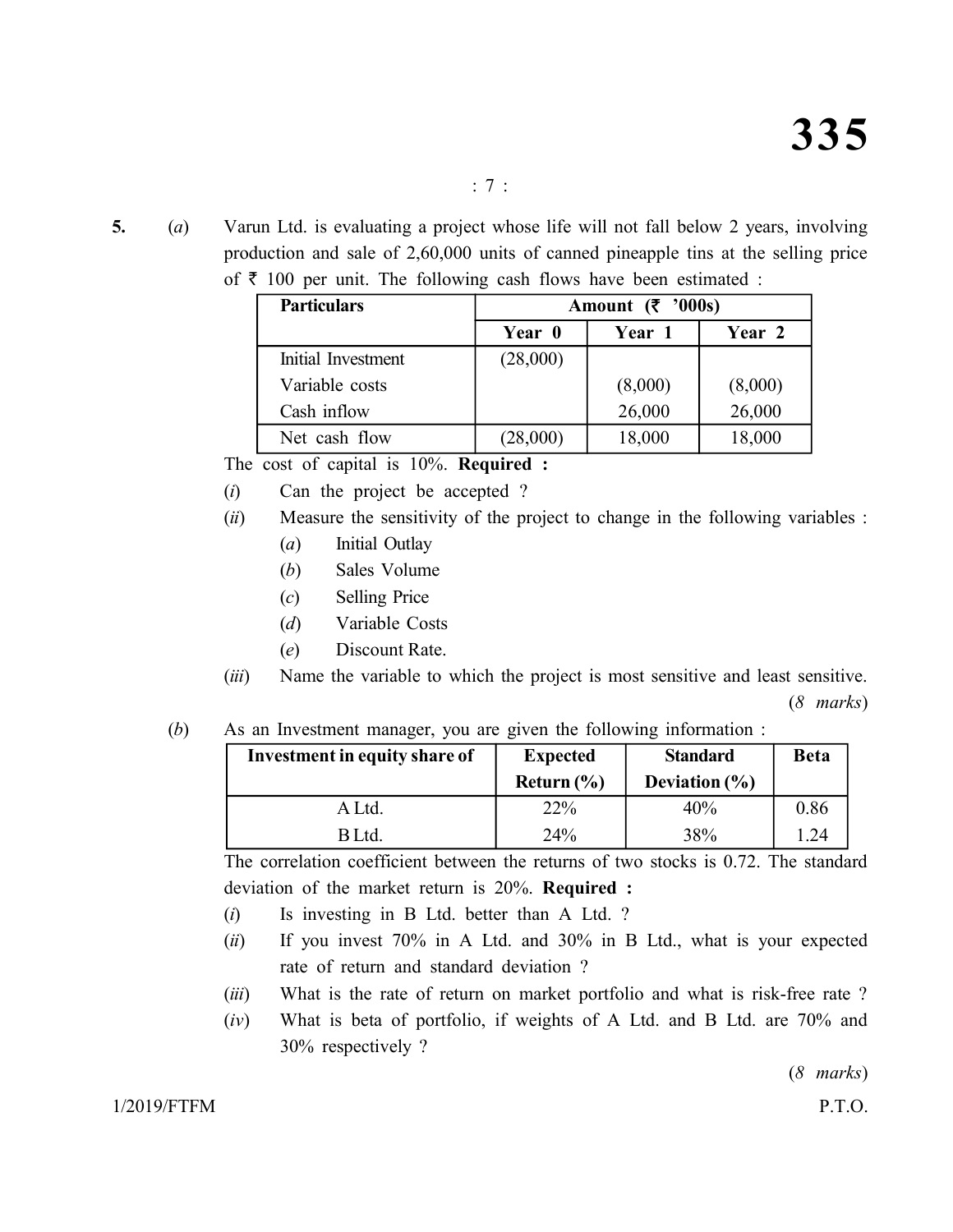: 8 :

**6.** From the following information provided, you are required to calculate the working capital requirement for the year for the company. Present your calculation in a Tabular Form :

| (i)    | Annual Sales ₹ 46.80 lakhs                                                       | 78,000 units                |
|--------|----------------------------------------------------------------------------------|-----------------------------|
|        | 25% Cash Sales and balance on credit                                             |                             |
| (ii)   | Raw Material Cost                                                                | 60% of sales value          |
| (iii)  | Labour Cost                                                                      | $\bar{z}$ 6 per unit        |
| (iv)   | Variable Overheads                                                               | $\overline{\xi}$ 1 per unit |
| (v)    | Fixed Overheads                                                                  | ₹ 5,00,000                  |
|        | (including $\bar{\tau}$ 1,10,000 as depreciation)                                |                             |
| (vi)   | Budgeted stock levels :                                                          |                             |
|        | Raw Materials                                                                    | 3 weeks                     |
|        | Work-in-progress                                                                 | 1 week                      |
|        | (Material 100%, Labour and Overheads 50%)                                        |                             |
|        | Finished goods                                                                   | 2 weeks                     |
| (vii)  | Finished goods will be valued at total cost.                                     |                             |
| (viii) | Debtors are allowed credit for 4 weeks.                                          |                             |
| (ix)   | Creditors allow 4 weeks credit.                                                  |                             |
| (x)    | Wages are paid bimonthly i.e. by the 3rd week and by the 5th week for the 1st    |                             |
|        | & 2nd weeks and the 3rd & 4th weeks respectively.                                |                             |
| (xi)   | Time lag in payment of overheads                                                 | 2 weeks                     |
| (xii)  | Cash-in-hand required                                                            | ₹ 50,000                    |
| (xiii) | It is assumed that production is carried on evenly throughout the year and wages |                             |
|        | and overheads accrue similarly.                                                  |                             |
| (xiv)  | Calculation to be based on 52 weeks in a year.                                   |                             |
|        |                                                                                  | $(16 \text{ marks})$        |

 $\overline{\hspace{1em}}$  0  $\overline{\hspace{1em}}$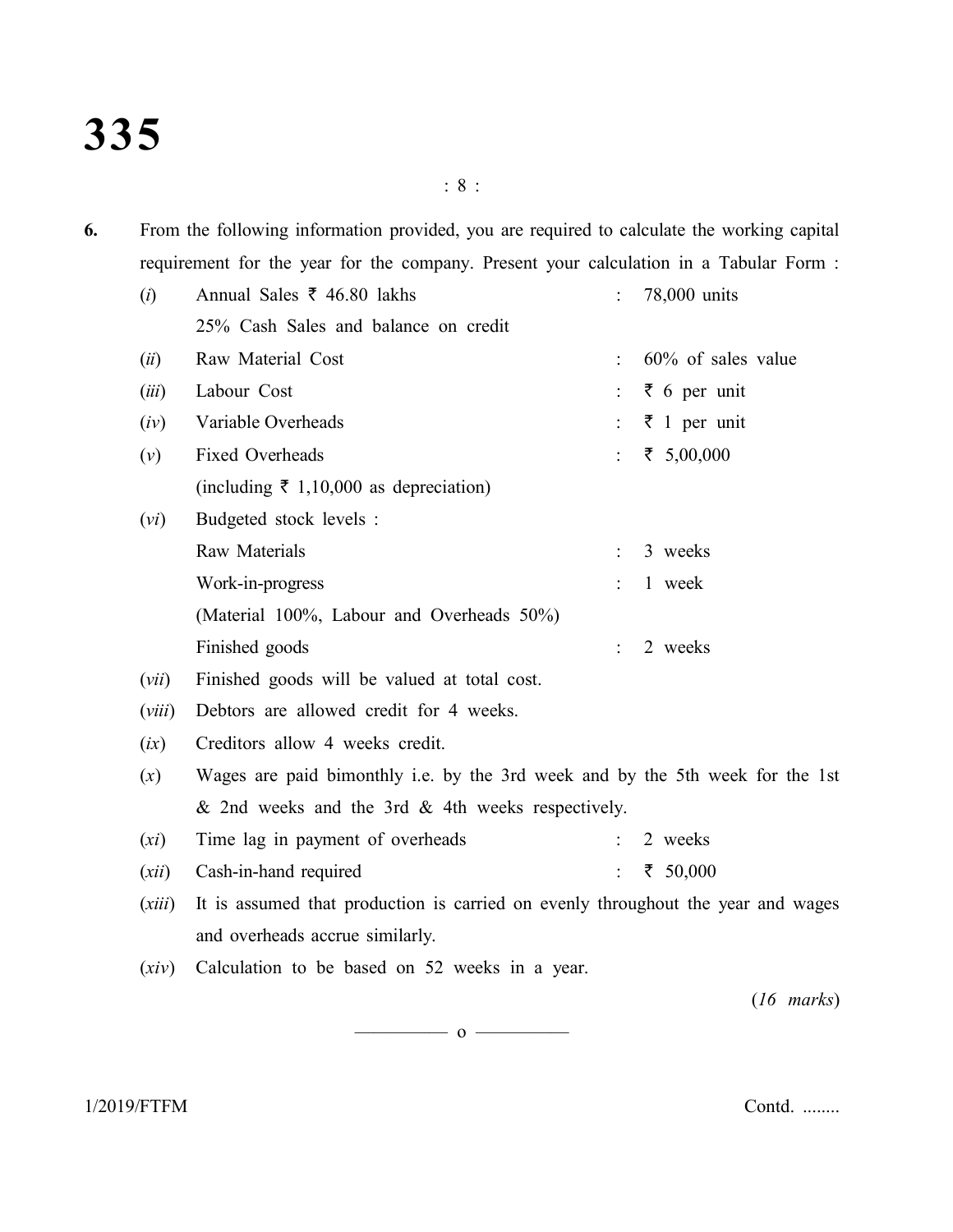| <b>YEAR</b> | 15 | 0.4810 | 0.4173 | 0.3624 | 0.3152 | 0.2745 | 0.2394 | 0.2090 | 0.1827 | 0.1599 | 0.1401 | 0.1229 | 0.1079 | 0.0949 | 0.0835 | 0.0736 | 0.0649 | 0.0573 | 0.0507 | 0.0448 | 0.0397 | 0.0352 |
|-------------|----|--------|--------|--------|--------|--------|--------|--------|--------|--------|--------|--------|--------|--------|--------|--------|--------|--------|--------|--------|--------|--------|
| YEAR        | 14 | 0.5051 | 0.4423 | 0.3878 | 0.3405 | 0.2992 | 0.2633 | 0.2320 | 0.2046 | 0.1807 | 0.1597 | 0.1413 | 0.1252 | 0.1110 | 0.0985 | 0.0876 | 0.0779 | 0.0693 | 0.0618 | 0.0551 | 0.0492 | 0.0440 |
| <b>YEAR</b> | 13 | 0.5303 | 0.4688 | 0.4150 | 0.3677 | 0.3262 | 0.2897 | 0.2575 | 0.2292 | 0.2042 | 0.1821 | 0.1625 | 0.1452 | 0.1299 | 0.1163 | 0.1042 | 0.0935 | 0.0839 | 0.0754 | 0.0678 | 0.0610 | 0.0550 |
| <b>YEAR</b> | 12 | 0.5568 | 0.4970 | 0.4440 | 0.3971 | 0.3555 | 0.3186 | 0.2858 | 0.2567 | 0.2307 | 0.2076 | 0.1869 | 0.1685 | 0.1520 | 0.1372 | 0.1240 | 0.1122 | 0.1015 | 0.0920 | 0.0834 | 0.0757 | 0.0687 |
| <b>YEAR</b> | Ŧ  | 0.5847 | 0.5268 | 0.4751 | 0.4289 | 0.3875 | 0.3505 | 0.3173 | 0.2875 | 0.2607 | 0.2366 | 0.2149 | 0.1954 | 0.1778 | 0.1619 | 0.1476 | 0.1346 | 0.1228 | 0.1122 | 0.1026 | 0.0938 | 0.0859 |
| YEAR        | ä  | 0.6139 | 0.5584 | 0.5083 | 0.4632 | 0.4224 | 0.3855 | 0.3522 | 0.3220 | 0.2946 | 0.2697 | 0.2472 | 0.2267 | 0.2080 | 0.1911 | 0.1756 | 0.1615 | 0.1486 | 0.1369 | 0.1262 | 0.1164 | 0.1074 |
| YEAR        | စ  | 0.6446 | 0.5919 | 0.5439 | 0.5002 | 0.4604 | 0.4241 | 0.3909 | 0.3606 | 0.3329 | 0.3075 | 0.2843 | 0.2630 | 0.2434 | 0.2255 | 0.2090 | 0.1938 | 0.1799 | 0.1670 | 0.1552 | 0.1443 | 0.1342 |
| YEAR        | œ  | 0.6768 | 0.6274 | 0.5820 | 0.5403 | 0.5019 | 0.4665 | 0.4339 | 0.4039 | 0.3762 | 0.3506 | 0.3269 | 0.3050 | 0.2848 | 0.2660 | 0.2487 | 0.2326 | 0.2176 | 0.2038 | 0.1909 | 0.1789 | 0.1678 |
| YEAR        | r  | 0.7107 | 0.6651 | 0.6227 | 0.5835 | 0.5470 | 0.5132 | 0.4817 | 0.4523 | 0.4251 | 0.3996 | 0.3759 | 0.3538 | 0.3332 | 0.3139 | 0.2959 | 0.2791 | 0.2633 | 0.2486 | 0.2348 | 0.2218 | 0.2097 |
| YEAR        | ဖ  | 0.7462 | 0.7050 | 0.6663 | 0.6302 | 0.5963 | 0.5645 | 0.5346 | 0.5066 | 0.4803 | 0.4556 | 0.4323 | 0.4104 | 0.3898 | 0.3704 | 0.3521 | 0.3349 | 0.3186 | 0.3033 | 0.2888 | 0.2751 | 0.2621 |
| <b>YEAR</b> | n  | 0.7835 | 0.7473 | 0.7130 | 0.6806 | 0.6499 | 0.6209 | 0.5935 | 0.5674 | 0.5428 | 0.5194 | 0.4972 | 0.4761 | 0.4561 | 0.4371 | 0.4190 | 0.4019 | 0.3855 | 0.3700 | 0.3552 | 0.3411 | 0.3277 |
| <b>YEAR</b> | 4  | 0.8227 | 0.7921 | 0.7629 | 0.7350 | 0.7084 | 0.6830 | 0.6587 | 0.6355 | 0.6133 | 0.5921 | 0.5718 | 0.5523 | 0.5337 | 0.5158 | 0.4987 | 0.4823 | 0.4665 | 0.4514 | 0.4369 | 0.4230 | 0.4096 |
| <b>YEAR</b> | 3  | 0.8638 | 0.8396 | 0.8163 | 0.7938 | 0.7722 | 0.7513 | 0.7312 | 0.7118 | 0.6931 | 0.6750 | 0.6575 | 0.6407 | 0.6244 | 0.6086 | 0.5934 | 0.5787 | 0.5645 | 0.5507 | 0.5374 | 0.5245 | 0.5120 |
| <b>YEAR</b> | 2  | 0.9070 | 0.8900 | 0.8734 | 0.8573 | 0.8417 | 0.8264 | 0.8116 | 0.7972 | 0.7831 | 0.7695 | 0.7561 | 0.7432 | 0.7305 | 0.7182 | 0.7062 | 0.6944 | 0.6830 | 0.6719 | 0.6610 | 0.6504 | 0.6400 |
| <b>YEAR</b> |    | 0.9524 | 0.9434 | 0.9346 | 0.9259 | 0.9174 | 0.9091 | 0.9009 | 0.8929 | 0.8850 | 0.8772 | 0.8696 | 0.8621 | 0.8547 | 0.8475 | 0.8403 | 0.8333 | 0.8264 | 0.8197 | 0.8130 | 0.8065 | 0.8000 |
| RATE        |    | 5%     | 6%     | 7%     | 8%     | 9%     | 10%    | 11%    | 12%    | 13%    | 14%    | 15%    | 16%    | 17%    | 18%    | 19%    | 20%    | 21%    | 22%    | 23%    | 24%    | 25%    |

 $: 9:$ 

1/2019/FTFM

 $P.T.O.$